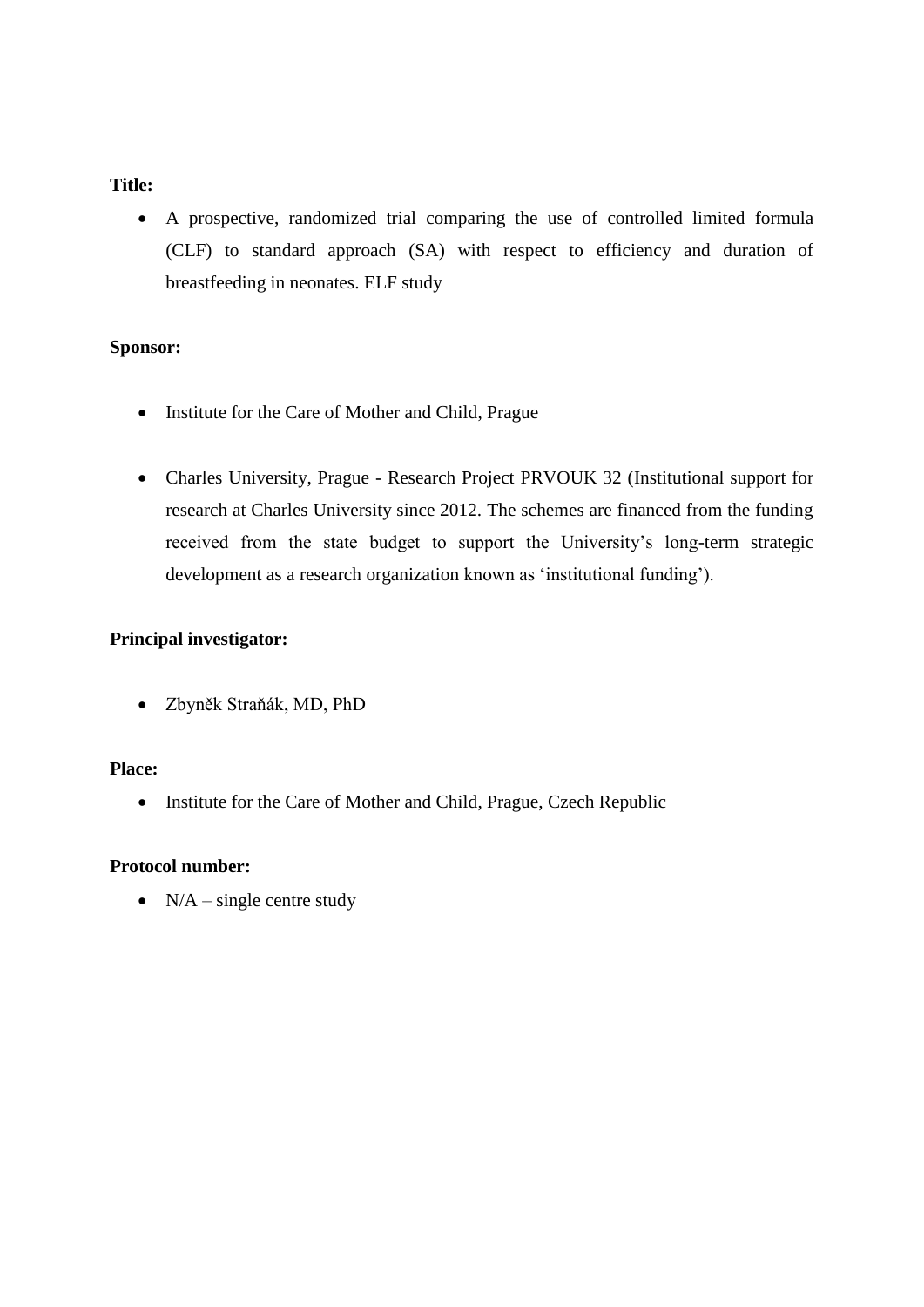# **Table of contents:**

# **1.Introduction**

- 1.1 Background
- 1.2 Purpose

# **2. Study objectives**

- 2.1 Primary objective
- 2.2 Secondary objectives

# **3. Investigational plan**

- 3.1 Study design
- 3.2 Rationale of study design
- 3.3 Rationale of dose/regimen, and duration of intervention
- 3.4 Rationale for choice of comparator
- 3.5 Risks and benefits

# **4. Population**

- 4.1 Inclusion criteria
- 4.2 Exclusion criteria
- **5. Visit schedule and assessment**

# **6. Safety monitoring**

- 6.1 Adverse events
- 6.2 Serious adverse events
- **7. Consent**
- **8. Statistical analysis**
- **9. Case report form**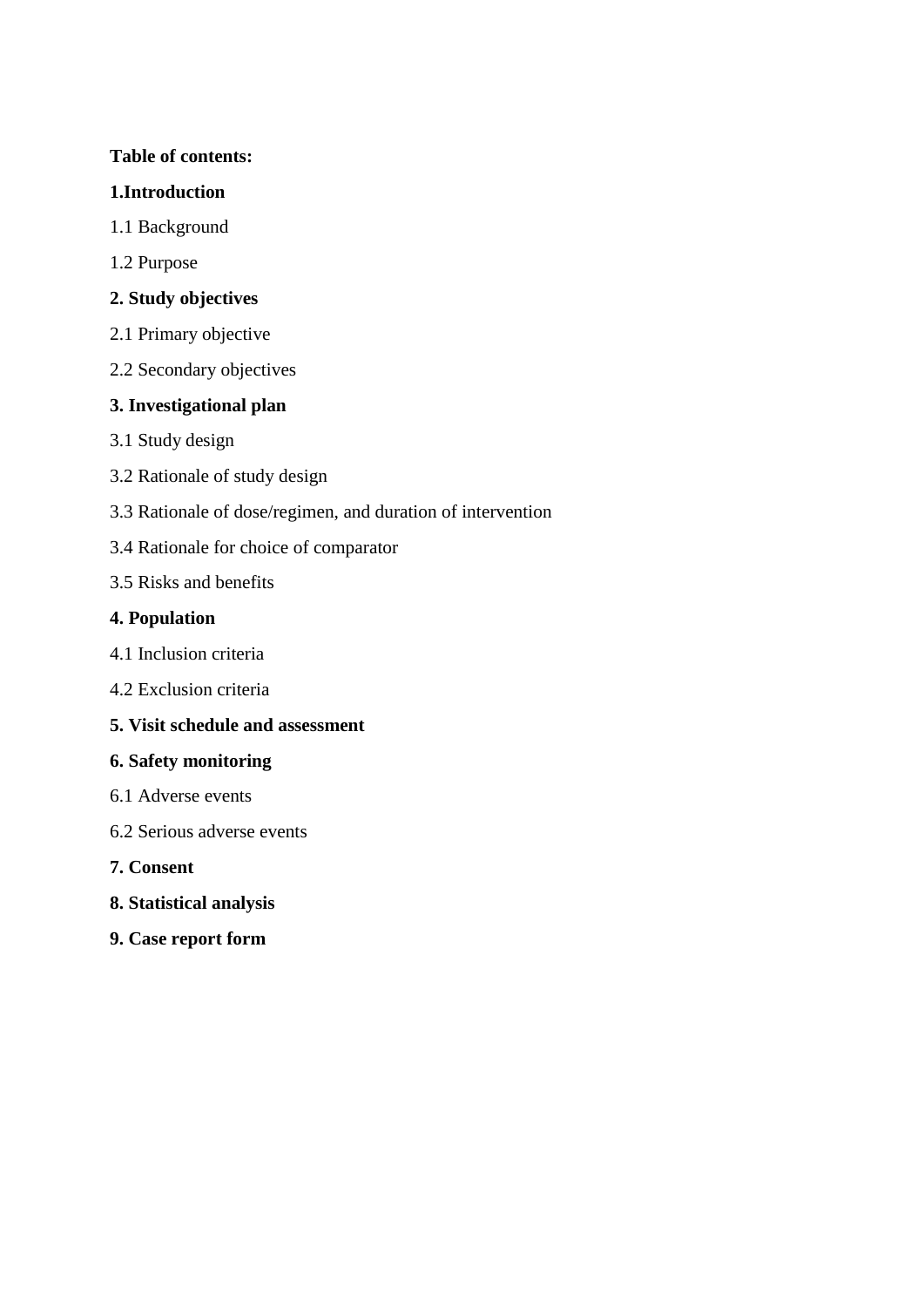#### **1.Introduction**

#### **1.1. Background**

Breastfeeding is considered to be the best and most cost-effective intervention in newborns in order to reduce morbidity, improve growth and short-term as well as long-term wellbeing. The properties of human breast milk help to facilitate developmental changes during critical periods of brain, immune system or gut development. Major organisations, including the World Health Organisation and UNICEF, recommend exclusive breastfeeding for the first 6 months and continued breastfeeding for 2 years or more with adequate complementary feeding, as longer duration of breastfeeding has been shown to associate with greater health benefits. For the newborn these include a reduction in the risk of common infectious and allergic diseases, as well as obesity, diabetes or sudden infant death syndrome. On the mothers' side, benefits of breastfeeding include reduction in the risk of type 2 diabetes, ovarian and breast cancer. Early cessation of breastfeeding in addition seems to be associated with a higher risk of maternal postpartum depression.

Although the benefits of breastfeeding are widely acknowledged, maintaining exclusive breastfeeding in longer-term remains to be a challenge. WHO states that globally less than 40% of infants under six months of age are exclusively breastfed. National Center for Chronic Disease Prevention and Health Promotion stated that in 2011 although 79% of newborn infants started to breastfeed, only 49% were breastfeeding at 6 months and 27% at 12 months of age. In Czech Republic (place of the study) the rate for exclusive breastfeeding is even lower (15.3%) and recent analysis revealed no differences in breastfeeding at discharge between Baby Friendly Initiative Hospitals and other hospitals.

To enable mothers to establish and sustain exclusive breastfeeding, WHO and UNICEF suggest initiation of breastfeeding within the first hour of life; breastfeeding without any additional food or drink, not even water; breastfeeding on demand as well as avoidance of bottles, teats and pacifiers. In general public health efforts today tend to emphasise reduction in the use of formula during the birth hospitalisation in order to improve breastfeeding rates and duration. Some published literature suggests additional formula feeds during birth hospitalisation may associate with earlier discontinuation of breastfeeding, others however have shown no benefit to duration of breastfeeding from formula restricting policy during birth hospitalisation.

A study focusing on the problems experienced by breastfeeding mothers shows that one of the most common reasons cited by mothers who opt to stop breastfeeding in early neonatal period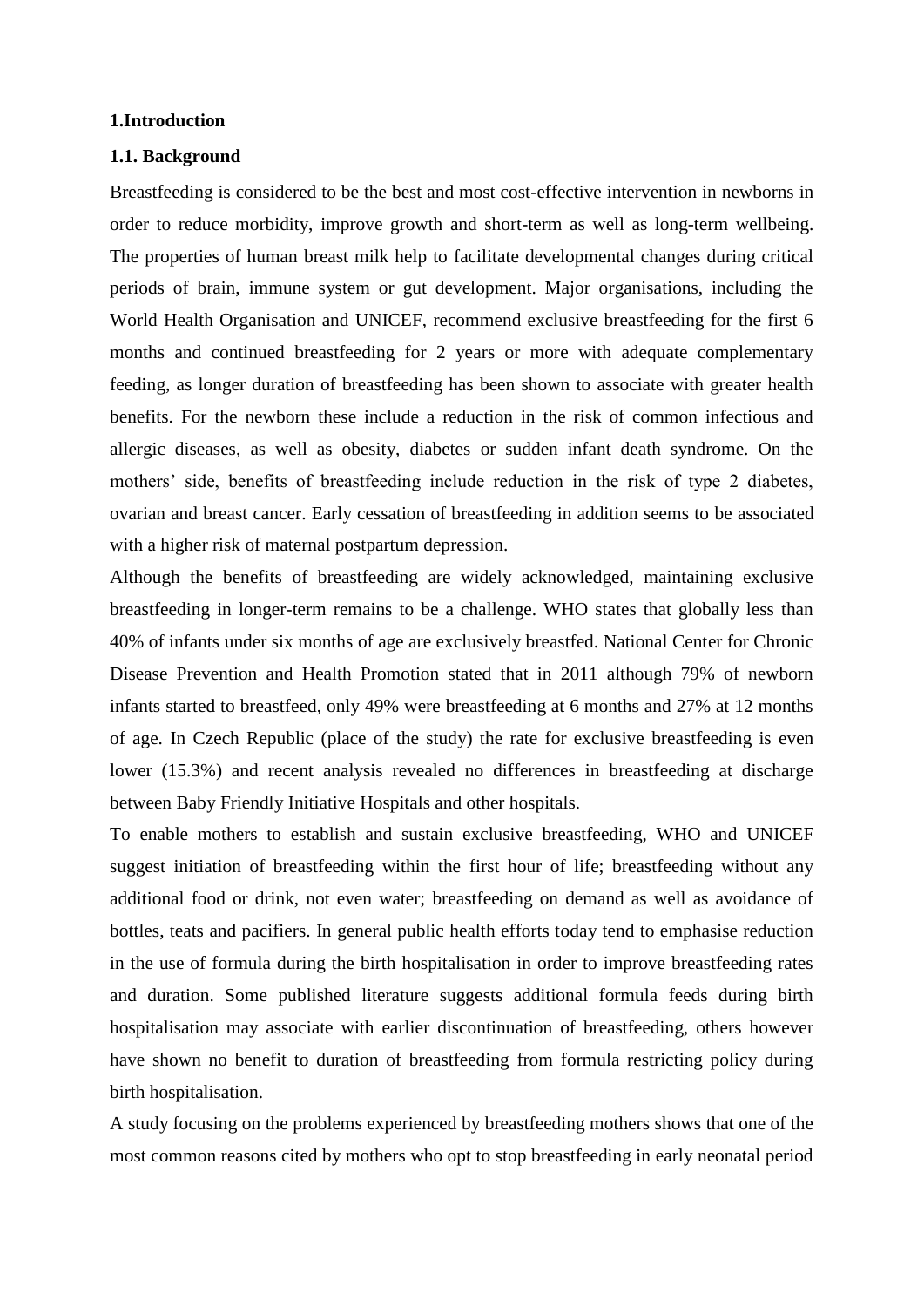is anxiety over insufficient milk supply. The physiological process of onset of lactation does not usually occur immediately after delivery; instead it may take up to several days for mature milk production to settle in. It is the relatively small volumes of colostrum and the unsettled behaviour of the newborn prone to dissatisfaction during these first days of life that, despite offered reassurance, may be misinterpreted by the mother as insufficient milk supply and lead to early cessation of breastfeeding. Approaches to this problem vary widely. Although some, including The Baby Friendly Hospital Initiative promote elimination of supplementary top-up formula feeds for healthy infants, others perceive benefits from early supplementation of other fluids or foods. Optimizing clinical practice regarding establishing breastfeeding and formula use during early neonatal period may prove to have a major impact on overall health benefit for newborn infants, if this helps to prolong overall breastfeeding duration and raise the numbers of ideally exclusively breastfed infants up to 6 months of age.

#### **1.2 Purpose of the study**

In this study, we aim to investigate the role and effect of limited formula use on breastfeeding and its discontinuation. We hypothesize, that early limited formula feeds in infants with early weight loss will not adversely affect the rate of breastfeeding in short-term and long-term. Infants who lose 5% or more of their birth weight during the first 48 hours after delivery are known to be at higher risk of excessive weight loss and hence are at higher risk of eventual formula supplementation as well as the risk of maternal concern regarding insufficient milk supply with the feared result of shorter breastfeeding duration. These at risk newborns may hence benefit from an early limited formula use, where the given controlled amounts for a limited time would not be expected to interfere with breastfeeding as recommended.

#### **2. Study objectives**

2.1 Primary objective

Exclusive breastfeeding at 3 months of age (value: Yes or Not)

#### 2.2 Secondary objectives

- Breastfeeding at 3 months of age (value: Yes or No or to some extent)
- Breastfeeding at 6 months of age (value: Yes or No or to some extent)
- Exclusive breastfeeding at 6 months of age (value: Yes or Not)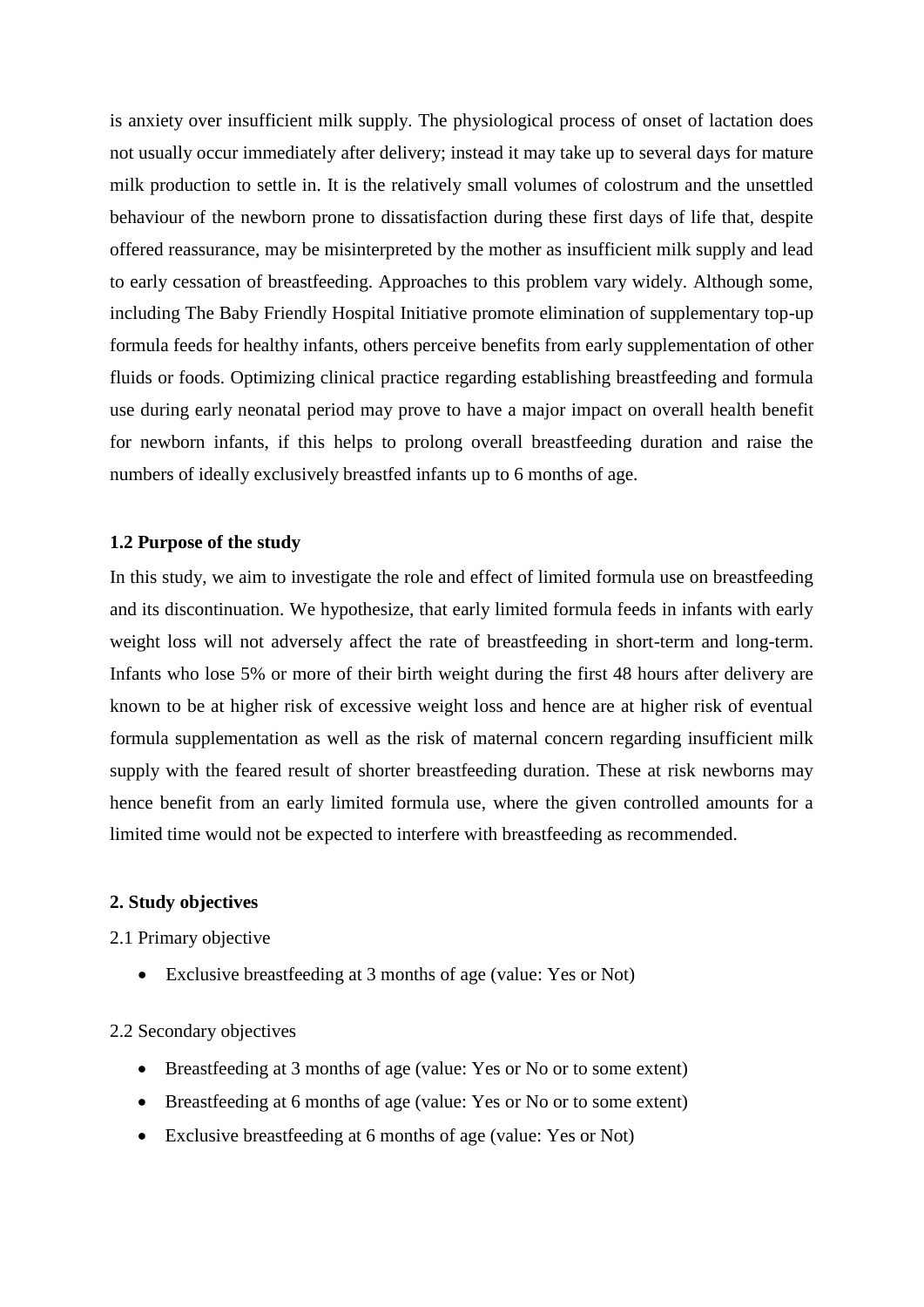- Weight loss the loss of weight during birth hospitalization (calculated as actual weight/birth weight x 100)
- Maximal volume of supplemental feeds: summ of all supplemental feeds during hospitalization in ml)
- breastfeeding success-rate depending on the mode of delivery
- breastfeeding success-rate depending on the skin to skin contact at the delivery room

# **3. Investigational plan**

# 3.1 Study design

- This study will be conducted as prospective, randomized, controlled and not blinded. The use of formula or breastfeeding makes it impossible to mask the study.
- Eligibility (Inclusion/Exclusion Criteria) will be checked by attending physician before a patient can be enrolled. Informed consent (ICF) will be obtained from the parent(s) or guardian(s) of all infants.
- Patients will be randomized 1:1 to one of the following 2 arms controlled limited formula (CLF) group or to standard approach (SA) group.
- We will use the envelope technique for randomization (random permuted blocks, 13 blocks with 8 envelopes - 1:1).
- The randomization will be prepared independently by an administrative department.
- Allocation will be provided be nursing staff after obtaining ICF.
- The study coordinator collecting data at follow-up at 3 and 6 months (phone calls) remains blinded to group allocation.

# **3.2 Rationale of study design**

A study design that randomly assigns participants into an experimental group = controlled limited formula group (CLF) or a control group  $=$  standard approach group (SA). The differences between the control and experimental groups will be studied. Planned number of participants: 52 patients in each group, experimental group and control group.

# **3.3 Rationale of dose/regimen, and duration of intervention**

Infants in the CLF group (intervention group) will be given a set volume of 10ml of formula after each breastfeed until adequate milk production begins. The given dose of 10 ml of formula has been chosen as appropriate for newborns with birth weight 2500-4000 grams.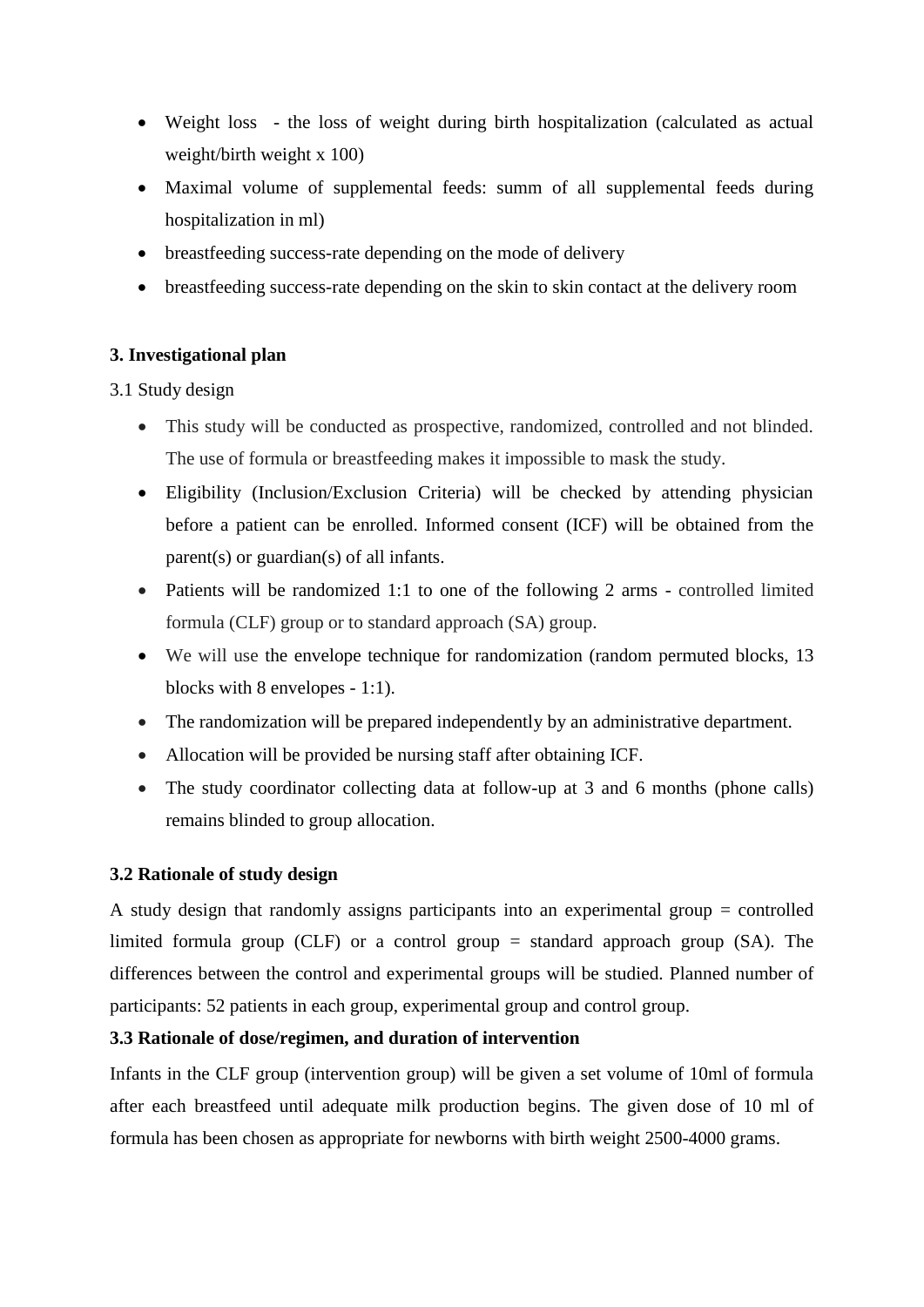Duration of intervention: formula administration from enrolment (see inclusion criteria) until onset of lactation. All formula feeds will always be given using the syringe-technique.

Infants in the controlled limited formula group (CLF - intervention group) will be given a set volume of 10ml of formula (HIPP NE, HIPP Inc., Germany) after each breastfeed until adequate milk production begins.

HIPP NE is very well tolerated formula with low osmolality (236 mOsmol/l), based on colostrum (56 Kcal/l), contains LCP for the development of the brain and vision (twice as much LCP in the fat as mature breast milk) and hydrolysed whey protein in accordance with recommendation (ESPGAN). HIPP NE formula is easily digestible, free of sacharose, fructose and gluten.

#### **3.4 Rationale for choice of comparator**

Infants in the SA group (control group) will be exclusively breastfed. In the SA group supplemental feeds will be administered only in indicated cases (excessive weight loss more than 10%, irritability of the newborn and on mothers´ specific request). The type of supplemental feeding in control group is based on the mothers´ request (donor milk, formula).

# **3.5 Risks and benefits**

Comparing the two groups will help to find out if giving controlled amounts of formula may help support mothers and their babies in establishing breastfeeding and keeping the rates of breastfeeding up in longer term (3 months and 6 months).

There are no known additional risks to participating as the comparison is with a standard approach to breastfeeding and formula feeding during hospitalisation after birth.

#### **4. Population**

#### **4.1 Inclusion criteria**

- $\bullet$  Healthy term neonate (Gestational age between  $37+1-41+6$  weeks)
- $\bullet$  Birth weight between 2 500 4 000 grams
- Absence of a severe neonatal/perinatal pathology
- Apgar score  $> 8$  at 5 minutes
- Uncomplicated delivery
- Normal postnatal adaptation
- Absence of severe congenital defects
- Healthy mother of Czech nationality
- Newborn from a singleton pregnancy
- Mother motivated to breastfeed for a long time
- body weight loss  $\geq 5$  per cent between 24<sup>th</sup> and 48<sup>th</sup> hour of life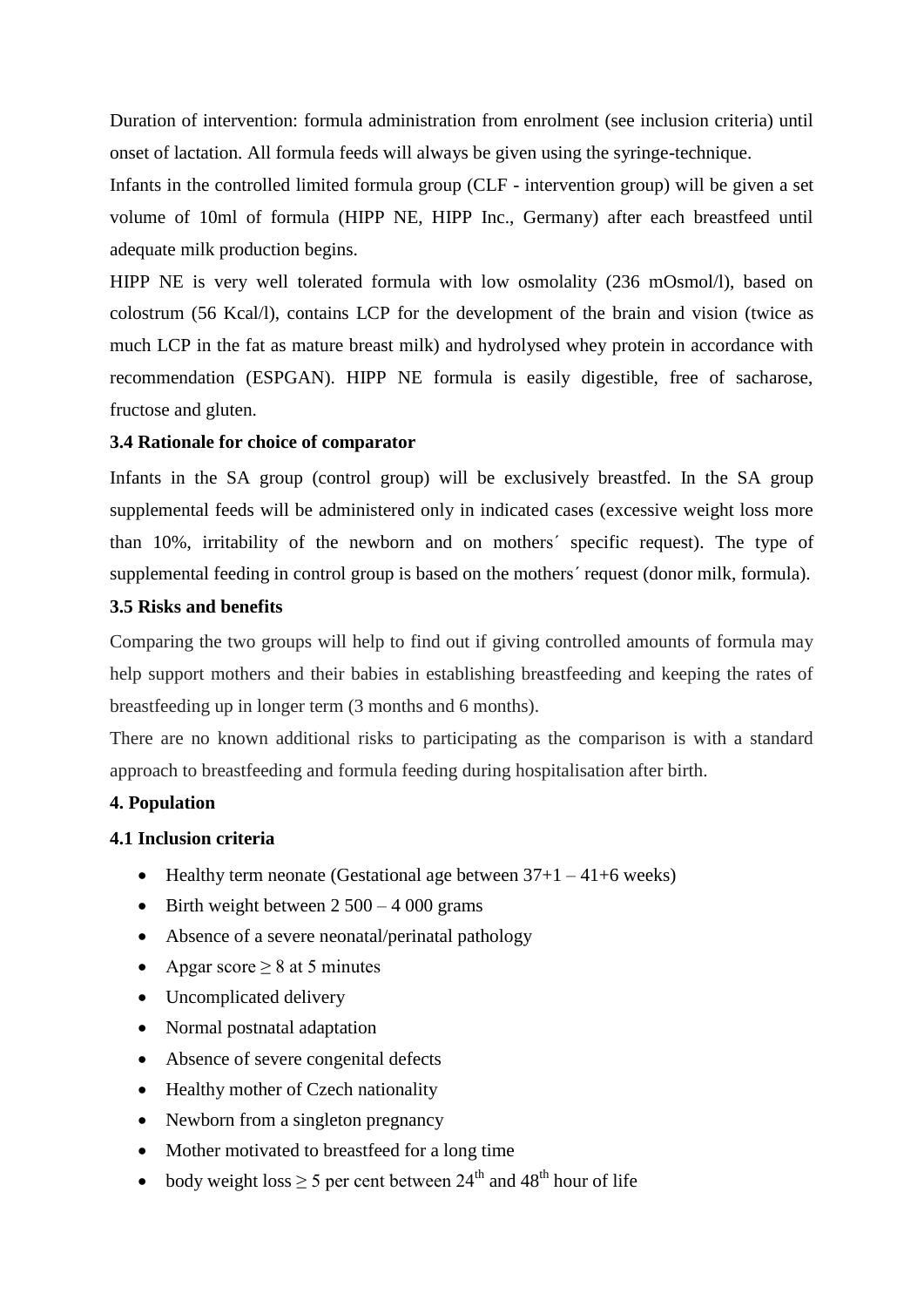#### **4.2 Exclusion criteria**

- Mothers producing no milk  $24 48$  hours after delivery
- Premature neonates
- Small and/or large for gestational age
- Serious maternal complications (hypertension, diabetes, systemic diseases, etc.)
- Mothers using therapy that might affect breastfeeding (i.e. antidepressants)
- Neonates with hypoglycaemia and/or neonates fed from birth for some reason
- Mother with an early formula introduction schedule (e.g. return to work)
- Drug abuse in mothers

# **5. Visit schedule and assessment**

All healthy, term, inpatients born in the Institute for the care of mother and child will be checked for eligibility. If enrolment criteria are fulfilled and informed consent of parent(s)/  $\alpha(s)$  is given, patient will be entered into the study and visited daily by the attending physician as per guidelines and standards of the hospital. All participating patients will be followed up at the age of 3 and 6 months per telephone interview. In case of any complications occurring after discharge from the hospital, the clinical status of the infant will be discussed with the appropriate general practitioner. All information and follow up results will be documented in detail in the specifically designed case report form.

# **6. Safety monitoring**

#### **6.1 Adverse events**

**Adverse Event (AE):** any untoward medical occurrence in a patient or clinical trial subject administered a medicinal product and which does not necessarily have a causal relationship with the study intervention.

Therefore an Adverse Event can be any unfavourable and unintended sign (including an abnormal laboratory finding), symptom or disease temporally associated with the use of study intervention, whether or not considered related.

# **Adverse events of special interest:**

- Vomiting
- Gastric residuals
- Feeding intolerance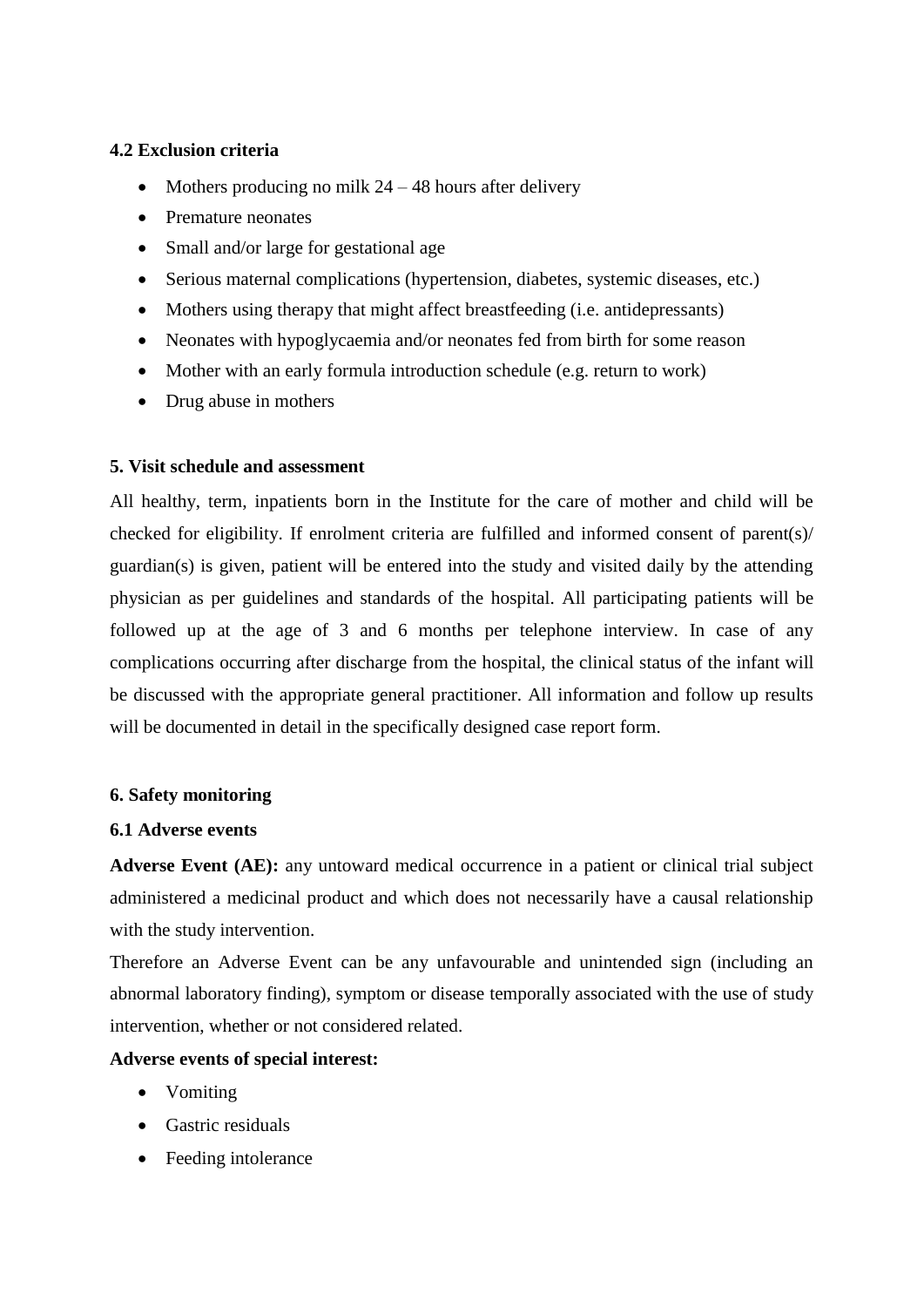- Abdominal distension
- Absence of stooling
- Failure to thrive

**Adverse Reaction (AR):** all untoward and unintended responses to the investigational medicinal intervention (controlled limited formula).

All adverse events judged by the Local Principal Investigator, Chief Investigator or the Sponsor as having a reasonable suspected causal relationship to the investigational intervention qualify as an **Adverse Reaction.**

#### **6.2 Serious adverse events**

**Serious Adverse Event or Serious Adverse Reaction (SAE/R)":** any untoward medical occurrence or effect that at any dose results in:

- 1. death,
- 2. is life-threatening,
- 3. requires hospitalisation or prolongation of existing hospitalisation,
- 4. results in persistent or significant disability or incapacity,

**Other important adverse events/reactions** that may jeopardise the subjects or may require medical or surgical intervention to prevent one of the above 4 outcomes defining seriousness from occurring should also be considered serious. Such events could be:

- Overdose (accidental or intentional)
- An alarming adverse event/ experience
- Adverse events and/or laboratory abnormalities

#### **Serious adverse events of special interest**

• Necrotizing enterocolitis

**SAE report:** All events will be reported within 24 hours of occurance to the principal investigator and annualy to the local ethics committee. Phone: 603431682, mail.: z.stranak@seznam.cz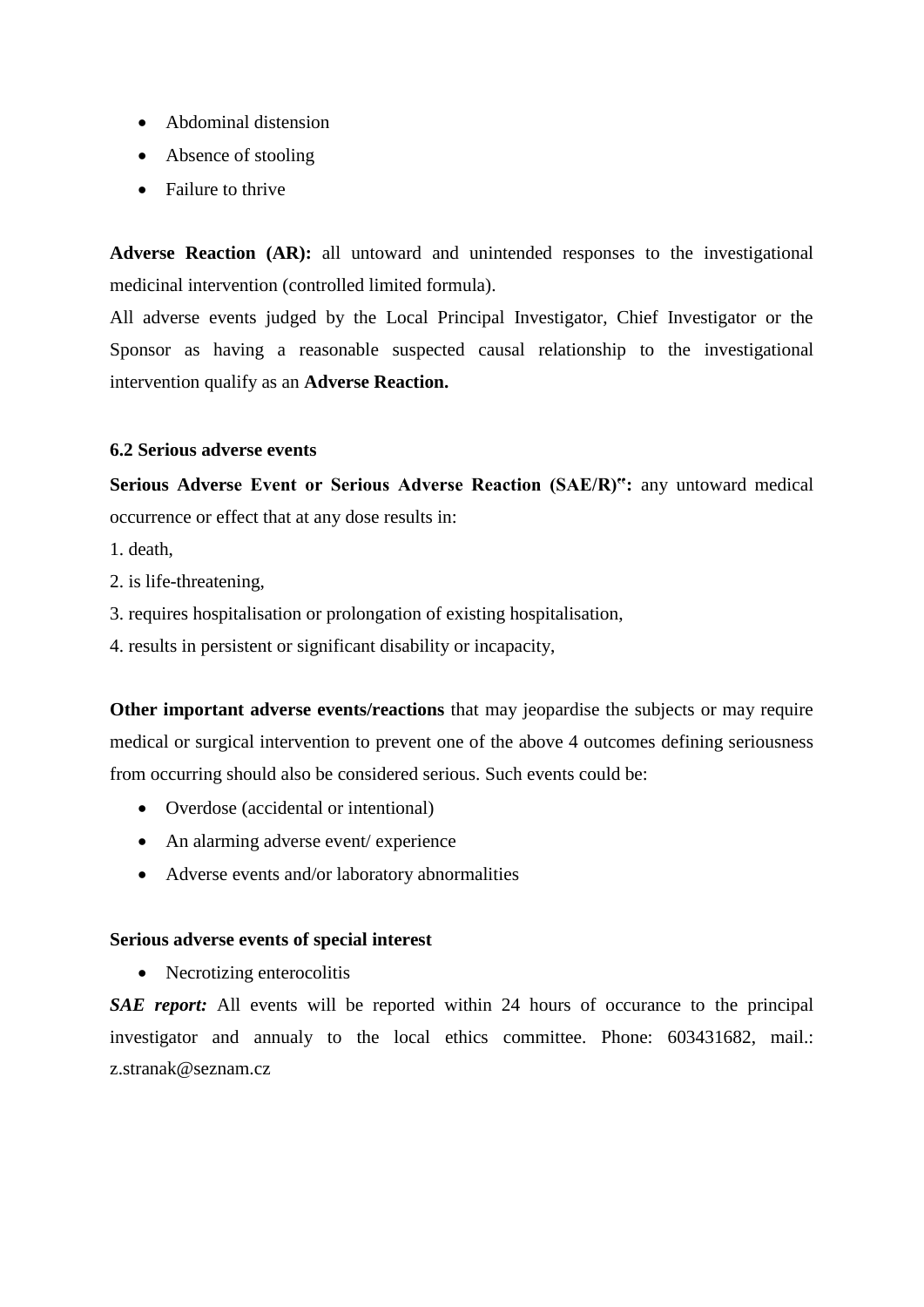#### **7. Consent**

Informed consent will be obtained from the parent(s) or guardian(s) of all infants before randomization.

#### **Ethical Committee Review**

The trial protocol will be reviewed and approved by the appropriate ethical review committee (Local Ethics Committee). All trial personnel will implement the clinical trial with full respect and compliance of the legal and ethical European institutional requirements and codes of practices. Procedures involving newborn infants will conform to the Declaration of Helsinki (Seoul 2008) and the EMA guidelines on clinical research in neonates; guidance document 267484/2007.

#### **8. Statistical analysis**

A descriptive part of the data analysis will be based on the calculation of basic statistics (number of valid values, minimum, maxim, mean, and standard deviation for numeric variables; frequencies and percentages for categorised variables). Graphs will be used for graphical representation (histogram or box plot for numeric variables; pie chart or column chart for categorised variables).

For comparison of groups of categorised variables, the analysis will be based on the pivot table (frequencies, row percentages, Chi-Square Test of independence, or Fisher's Exact Test).

To show comparisons of groups of numeric variables, tables with descriptive statistics in the groups, or box plot for the groups or panel histogram will be used. The Mann-Whitney test will be performed to compare the groups.

The calculations will be made using the software IBM SPSS Statistics.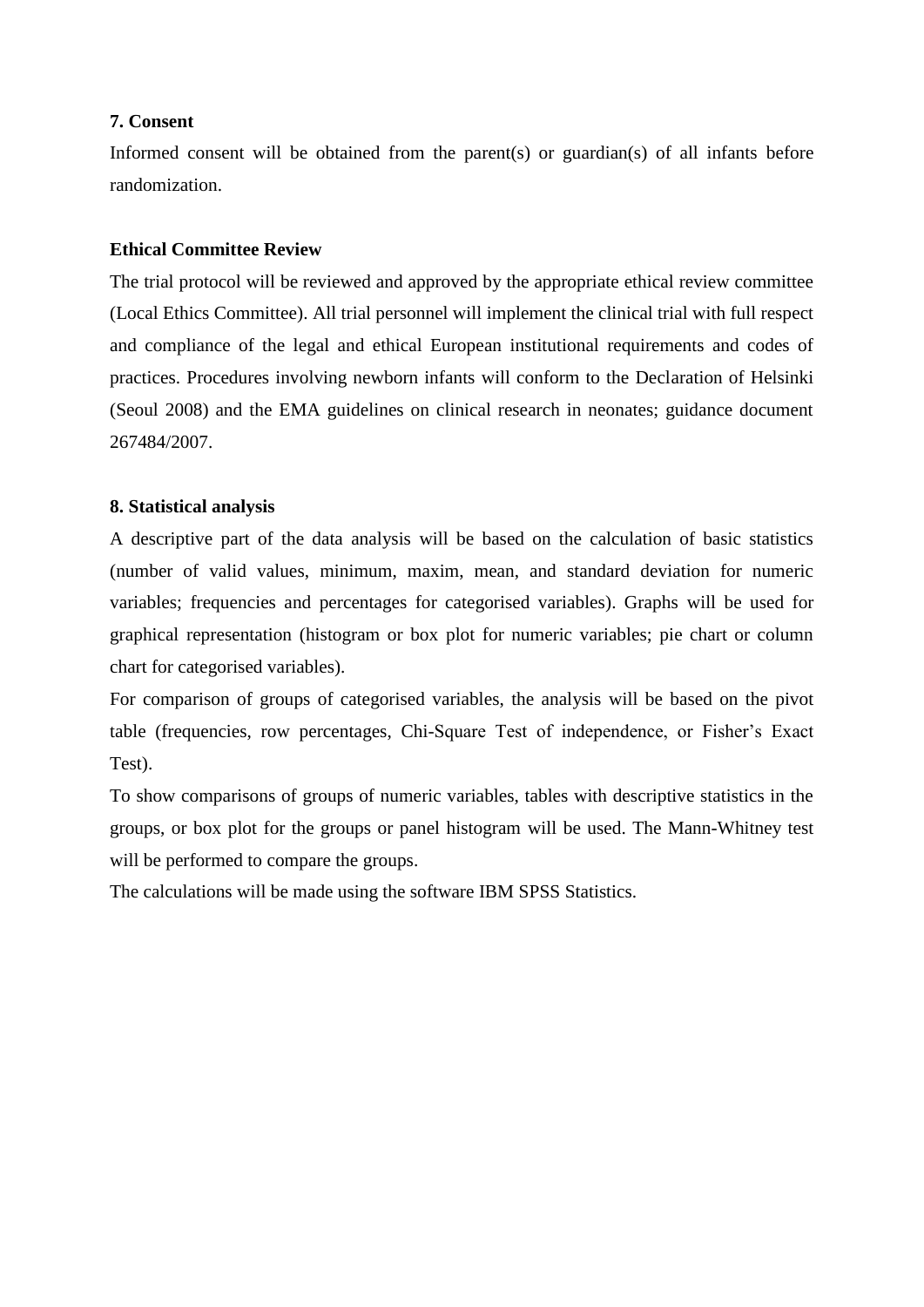# **9.Case report form**

# **Case Report Form**

|                                                          | <b>Patient ID number:</b>  |                                                                             |  |                      |  |     |    |  |  |
|----------------------------------------------------------|----------------------------|-----------------------------------------------------------------------------|--|----------------------|--|-----|----|--|--|
|                                                          |                            | The patient fulfils all inclusion criteria for the study:                   |  |                      |  |     |    |  |  |
| Yes                                                      | No                         |                                                                             |  |                      |  |     |    |  |  |
|                                                          |                            | The patient fulfils any exclusion criteria of the study:                    |  |                      |  |     |    |  |  |
| Yes                                                      | <b>No</b>                  |                                                                             |  |                      |  |     |    |  |  |
|                                                          |                            | Informed consent has been signed by the parent/ guardian:                   |  |                      |  |     |    |  |  |
| Yes                                                      | No                         |                                                                             |  |                      |  |     |    |  |  |
|                                                          | Demographic data           |                                                                             |  |                      |  |     |    |  |  |
| Maternal age:                                            |                            |                                                                             |  |                      |  |     |    |  |  |
|                                                          | Maternal education:        | University degree  College graduate  High school  Elementary school         |  |                      |  |     |    |  |  |
| I plan to breastfeed for at least 3 months:<br>Yes<br>No |                            |                                                                             |  |                      |  |     |    |  |  |
|                                                          | Number of deliveries:      |                                                                             |  |                      |  |     |    |  |  |
| Duration of breastfeeding after previous pregnancy:      |                            |                                                                             |  |                      |  |     |    |  |  |
|                                                          |                            | Previously encountered problems with breastfeedingí:                        |  |                      |  | Yes | No |  |  |
|                                                          |                            | Source of obtained information about breastfeeding:                         |  |                      |  |     |    |  |  |
| $\bullet$                                                | Internet                   | Friends                                                                     |  | Maternity unit other |  |     |    |  |  |
| Newborn:                                                 |                            |                                                                             |  |                      |  |     |    |  |  |
| Birth weight (g):                                        |                            |                                                                             |  |                      |  |     |    |  |  |
| Lenght at birth (cm):                                    |                            |                                                                             |  |                      |  |     |    |  |  |
| Head circumference (cm):                                 |                            |                                                                             |  |                      |  |     |    |  |  |
|                                                          | Thorax circumference (cm): |                                                                             |  |                      |  |     |    |  |  |
|                                                          |                            | Gestational age (completed weeks+days):                                     |  |                      |  |     |    |  |  |
|                                                          | Type of delivery:          |                                                                             |  |                      |  |     |    |  |  |
| Vaginal                                                  |                            | Assisted vaginal delivery Acute caesarean section Planned caesarean section |  |                      |  |     |    |  |  |
|                                                          |                            | Skin to skin contact in delivery room: Yes                                  |  | No                   |  |     |    |  |  |
| Time of enrollment (between 24-48 hours):                |                            |                                                                             |  |                      |  |     |    |  |  |
|                                                          |                            |                                                                             |  |                      |  |     |    |  |  |
|                                                          |                            |                                                                             |  |                      |  |     |    |  |  |

# **Randomization**

**INTERVENTIONGROUP CONTROL GROUP**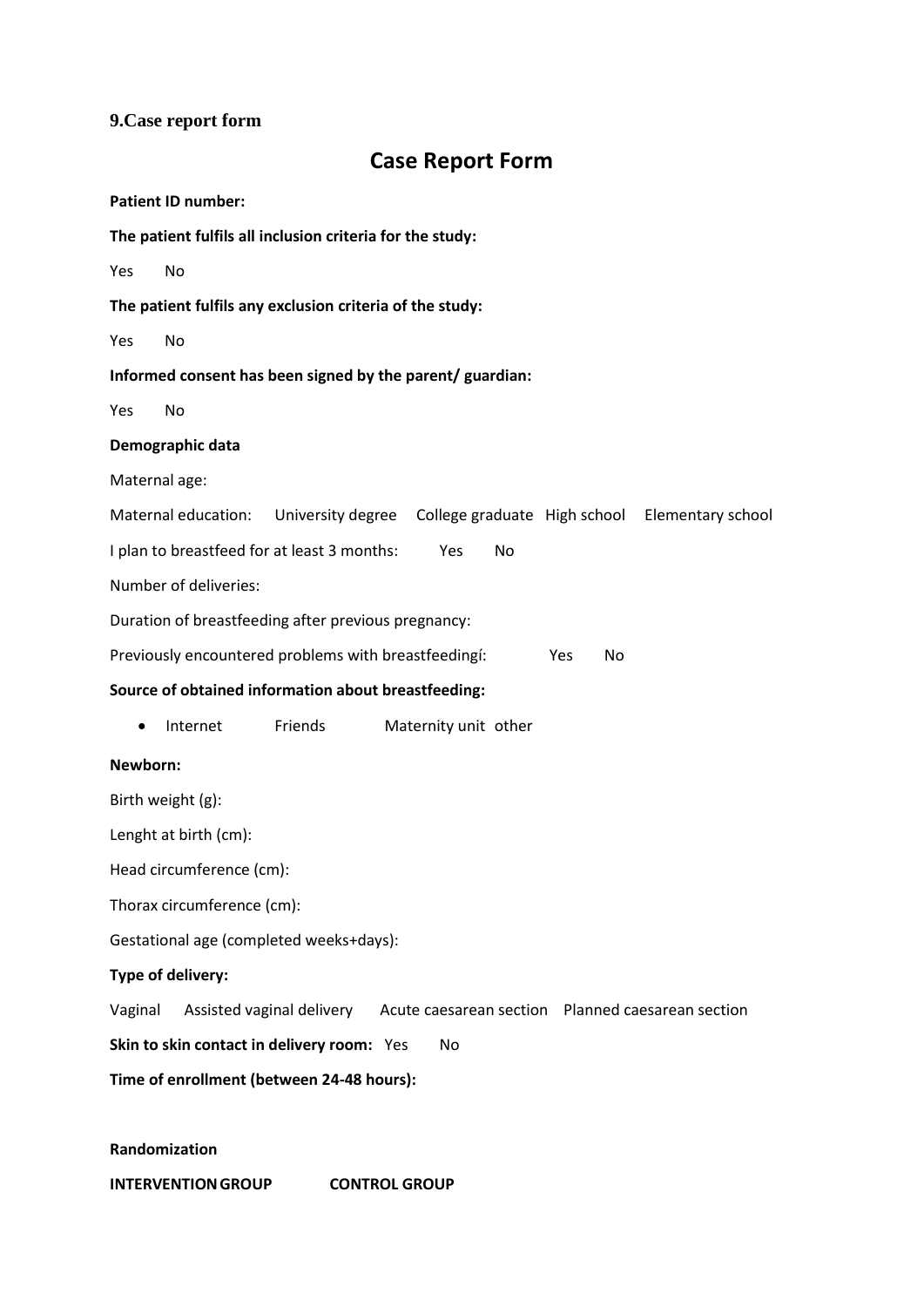#### **1 st day**

Frequency of breastfeeding during first day after randomization:

Weight on first day after randomization:

Weight 1: Weight 2:

**Form of supplemental feeding in intervention group:**

• Alternative (syringe) Bottle Other

**Any supplemental feeds administered in control group?:** Yes No **Requested form of supplemental feeds in control group:**

Breastmilk from the breastmilk-bank own expressed breastmilk Formula

#### **Form of supplemental feeding in control group:**

• Alternative (syringe) Bottle Other

# **2 nd day**

Frequency of breastfeeding during second day after randomization:

Total amount of breastmilk within 24 hours (ml):

Weight on second day after randomization:

Weight 1: Weight 2:

#### **Form of supplemental feeding in intervention group:**

Alternative (syringe) Bottle Other

**Any supplemental feeds administered in control group?:** Yes No

#### **Requested form of supplemental feeds in control group:**

breastmilk from the breastmilk-bank own expressed breastmilk Formula

#### **Form of supplemental feeding in control group:**

Alternative (syringe) Bottle Other

#### **3 rd day**

Frequency of breastfeeding during third day after randomization:

Total amount of breastmilk within 24 hours (ml):

Weight on third day after randomization: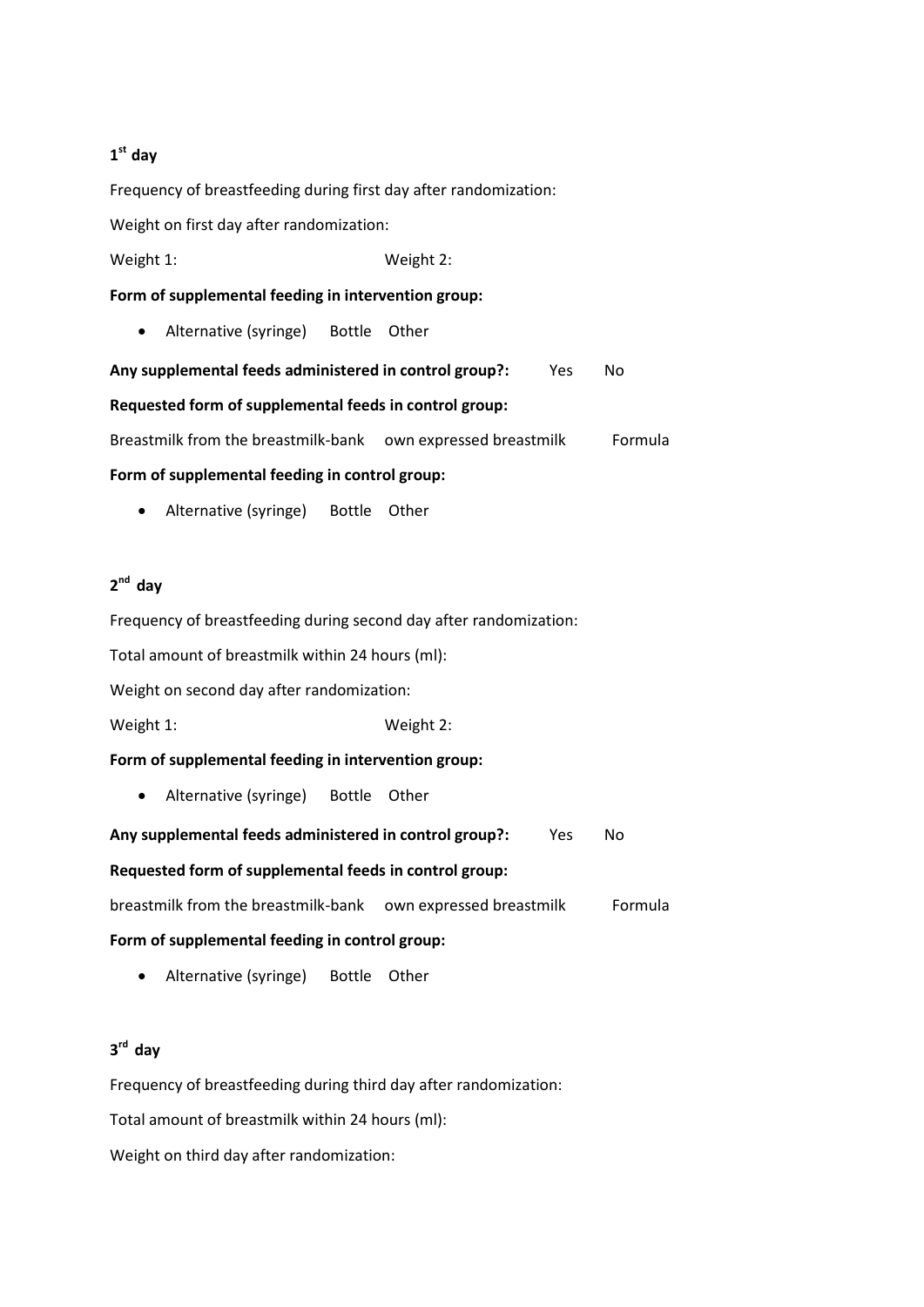#### Weight 1: Weight 2:

#### **Form of supplemental feeding in intervention group:**

• Alternative (syringe) Bottle Other

**Any supplemental feeds administered in control group?:** Yes No

#### **Requested form of supplemental feeds in control group:**

breastmilk from the breastmilk-bank own expressed breastmilk Formula

#### **Form of supplemental feeding in control group:**

Alternative (syringe) Bottle Other

# **4 th day**

Frequency of breastfeeding during fourth day after randomization:

Total amount of breastmilk within 24 hours (ml):

Weight on fourth day after randomization:

Weight 1: Weight 2:

#### **Form of supplemental feeding in intervention group:**

Alternative (syringe) Bottle Other

| Any supplemental feeds administered in control group?: | Yes | N٥ |  |
|--------------------------------------------------------|-----|----|--|
| Requested form of supplemental feeds in control group: |     |    |  |

breastmilk from the breastmilk-bank own expressed breastmilk Formula

#### **Form of supplemental feeding in control group:**

Alternative (syringe) Bottle Other

#### **5 th day**

Frequency of breastfeeding during fifth day after randomization:

Total amount of breastmilk within 24 hours (ml):

Weight on fifth day after randomization:

Weight 1: Weight 2:

#### **Form of supplemental feeding in intervention group:**

Alternative (syringe) Bottle Other

**Any supplemental feeds administered in control group?:** Yes No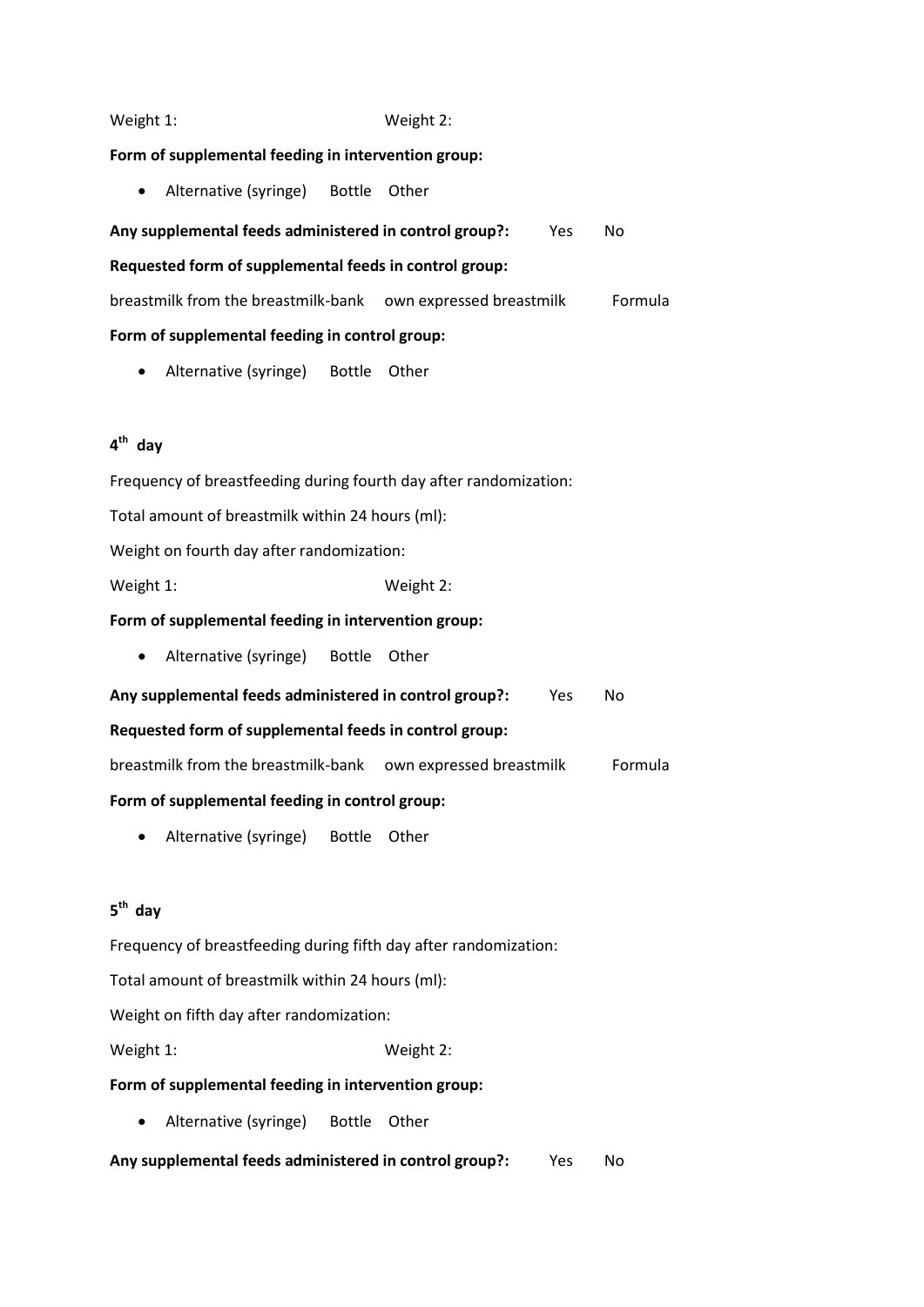|                                                              | Requested form of supplemental feeds in control group:                         |            |           |                  |     |         |                 |
|--------------------------------------------------------------|--------------------------------------------------------------------------------|------------|-----------|------------------|-----|---------|-----------------|
| breastmilk from the breastmilk-bank own expressed breastmilk |                                                                                |            |           |                  |     | Formula |                 |
| Form of supplemental feeding in control group:               |                                                                                |            |           |                  |     |         |                 |
|                                                              | Alternative (syringe) Bottle                                                   |            | Other     |                  |     |         |                 |
|                                                              |                                                                                |            |           |                  |     |         |                 |
| $6th$ day                                                    |                                                                                |            |           |                  |     |         |                 |
|                                                              | Frequency of breastfeeding during sixth day after randomization:               |            |           |                  |     |         |                 |
|                                                              | Total amount of breastmilk within 24 hours (ml):                               |            |           |                  |     |         |                 |
|                                                              | Weight on sixth day after randomization:                                       |            |           |                  |     |         |                 |
| Weight 1:                                                    |                                                                                |            | Weight 2: |                  |     |         |                 |
|                                                              | Form of supplemental feeding in intervention group:                            |            |           |                  |     |         |                 |
| ٠                                                            | Alternative (syringe) Bottle                                                   |            | Other     |                  |     |         |                 |
|                                                              | Any supplemental feeds administered in control group?:                         |            |           |                  |     | Yes     | No              |
|                                                              | Requested form of supplemental feeds in control group:                         |            |           |                  |     |         |                 |
|                                                              | breastmilk from the breastmilk-bank own expressed breastmilk                   |            |           |                  |     |         | Formula         |
|                                                              | Form of supplemental feeding in control group:                                 |            |           |                  |     |         |                 |
|                                                              | Alternative (syringe) Bottle                                                   |            | Other     |                  |     |         |                 |
|                                                              |                                                                                |            |           |                  |     |         |                 |
|                                                              | <b>ADVERSE EVENTS SECTION</b>                                                  |            |           |                  |     |         |                 |
| Feeding disorders:                                           |                                                                                |            |           |                  |     |         |                 |
| Yes<br>No                                                    |                                                                                |            |           |                  |     |         |                 |
|                                                              | Regurgitation of amniotic fluid:<br>Vomiting:<br>Yes<br>Sucking insufficiency: | No<br>Yes. | No        | Yes              | No  |         |                 |
|                                                              | Inability to breastfeed:                                                       |            |           | maternal factors |     |         | newborn factors |
|                                                              | Breastfeeding aids used:                                                       |            | Yes       | No               |     |         |                 |
|                                                              | Feeding intolerance: Yes                                                       | No         |           |                  |     |         |                 |
|                                                              | Abdominal distension: Yes                                                      |            | No        |                  |     |         |                 |
|                                                              | Delayed meconium (more than 48 hours):<br>Gastric residuals:                   |            | <b>No</b> |                  | Yes | No.     |                 |
|                                                              |                                                                                | Yes        |           |                  |     |         |                 |
|                                                              | More than 10% weight loss:                                                     | Yes        | No        |                  |     |         |                 |
|                                                              | Necrotizing enterocolirtis:                                                    | Yes        | No.       |                  |     |         |                 |